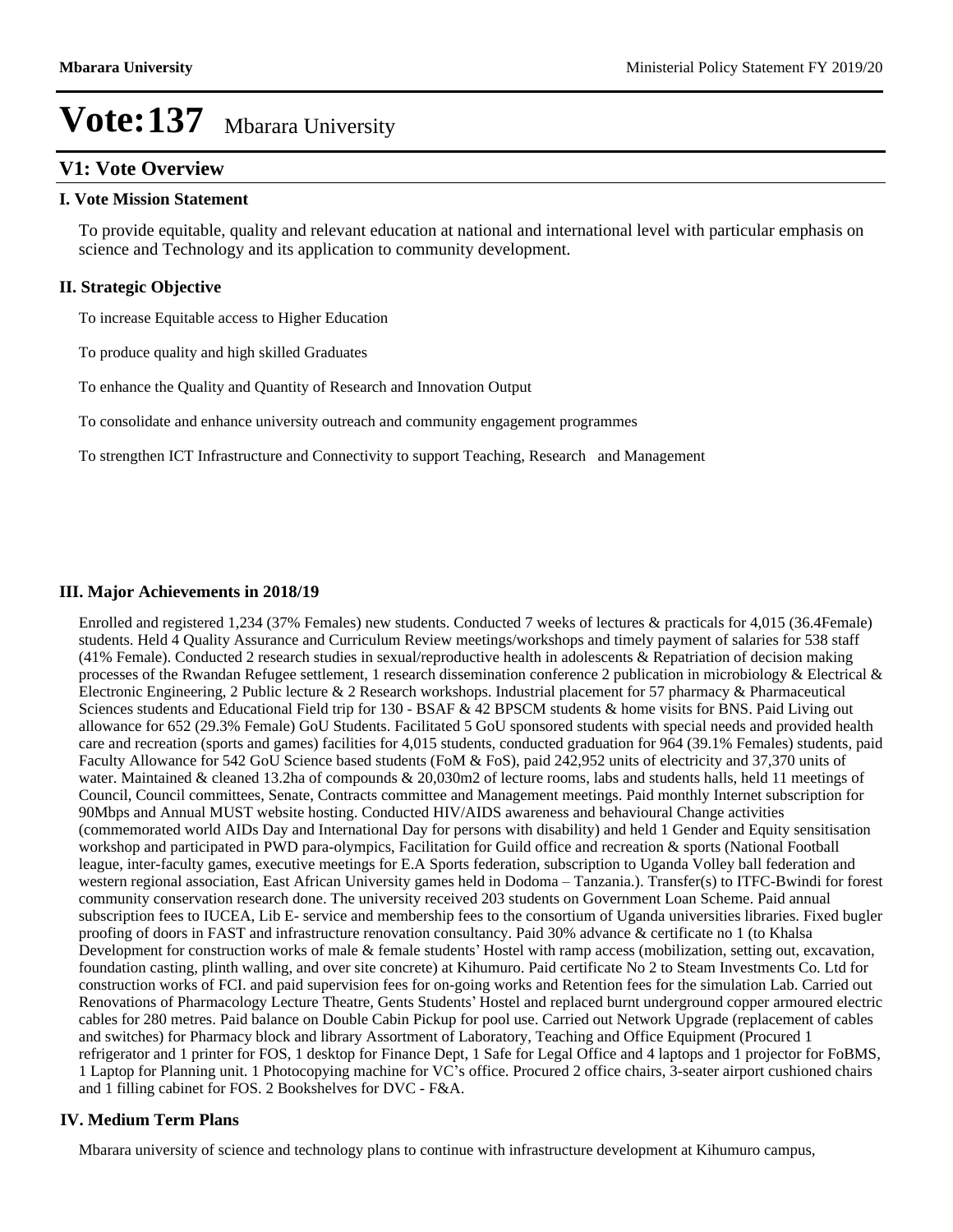renovation of infrastructure and retooling of Laboratories at Mbarara campus to allow for expansion and improvement of access to equitable education. Coupled with enforcement of Quality Assurance Framework by establishing a fully-fledged QA Department and continuous resource mobilisation through Proposal writing for research, retooling teaching facilities, gender and equity mainstreaming, staff capacity building and innovation. The centre for innovation and Technology transfer that has been established will continue to be supported within the resource available as well as in grant proposal wiring. MUST will continue to ensure environmental sustainability through conducting EIA for any new construction project that requires so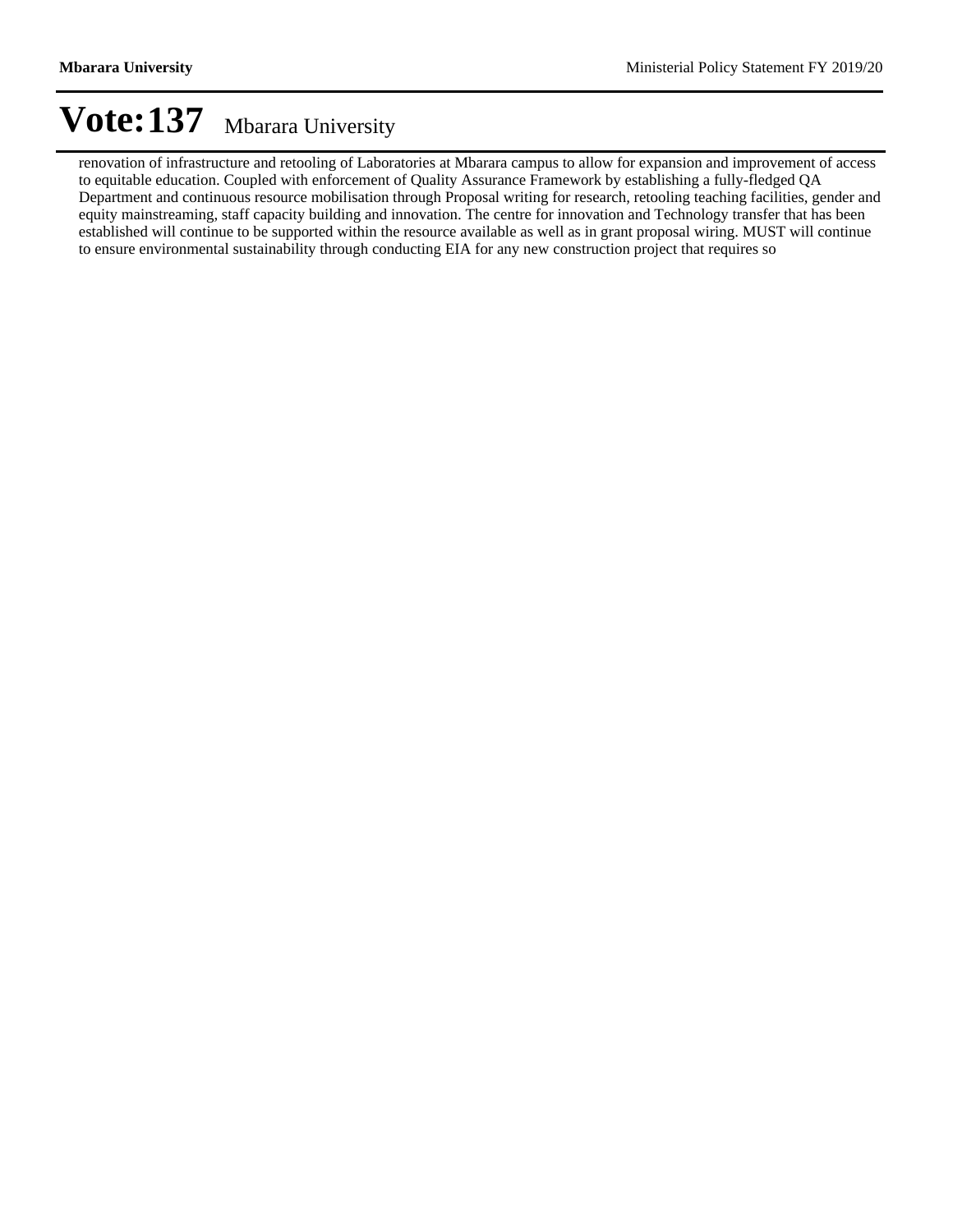### **V. Summary of Past Performance and Medium Term Budget Allocations**

**Table 5.1: Overview of Vote Expenditures (UShs Billion)**

|                                 |                                                      |                    | 2018/19       |                                           |         |         | <b>MTEF Budget Projections</b> |         |         |
|---------------------------------|------------------------------------------------------|--------------------|---------------|-------------------------------------------|---------|---------|--------------------------------|---------|---------|
|                                 |                                                      | 2017/18<br>Outturn | <b>Budget</b> | <b>Approved Expenditure</b><br>by End Dec | 2019/20 | 2020/21 | 2021/22                        | 2022/23 | 2023/24 |
| <b>Recurrent</b>                | Wage                                                 | 25.235             | 27.396        | 12.770                                    | 31.729  | 33.315  | 34.981                         | 36.730  | 38.566  |
|                                 | Non Wage                                             | 3.831              | 4.100         | 1.717                                     | 11.738  | 13.499  | 16.198                         | 19.438  | 23.326  |
| Devt.                           | GoU                                                  | 2.646              | 3.599         | 0.584                                     | 3.786   | 4.543   | 4.543                          | 4.543   | 4.543   |
|                                 | Ext. Fin.                                            | 0.000              | 0.000         | 0.000                                     | 0.000   | 0.000   | 0.000                          | 0.000   | 0.000   |
|                                 | <b>GoU</b> Total                                     | 31.712             | 35.094        | 15.070                                    | 47.252  | 51.357  | 55,722                         | 60.711  | 66.435  |
| <b>Total GoU+Ext Fin (MTEF)</b> |                                                      | 31.712             | 35.094        | 15.070                                    | 47.252  | 51.357  | 55.722                         | 60.711  | 66.435  |
|                                 | Arrears                                              | 0.000              | 0.000         | 0.000                                     | 0.000   | 0.000   | 0.000                          | 0.000   | 0.000   |
|                                 | <b>Total Budget</b>                                  | 31.712             | 35.094        | 15.070                                    | 47.252  | 51.357  | 55.722                         | 60.711  | 66.435  |
|                                 | <b>A.I.A Total</b>                                   | 12.978             | 12.920        | 5.762                                     | 0.000   | 0.000   | 0.000                          | 0.000   | 0.000   |
|                                 | <b>Grand Total</b>                                   | 44.690             | 48.014        | 20.832                                    | 47.252  | 51.357  | 55.722                         | 60.711  | 66.435  |
|                                 | <b>Total Vote Budget</b><br><b>Excluding Arrears</b> | 44.690             | 48.014        | 20.832                                    | 47.252  | 51.357  | 55,722                         | 60.711  | 66.435  |

### **VI. Budget By Economic Clasification**

**Table V6.1 2018/19 and 2019/20 Budget Allocations by Item**

|                                       |        |          | 2018/19 Approved Budget |              |        | 2019/20 Draft Estimates |              |
|---------------------------------------|--------|----------|-------------------------|--------------|--------|-------------------------|--------------|
| <b>Billion Uganda Shillings</b>       | GoU    | Ext. Fin | AIA                     | <b>Total</b> | GoU    | Ext. Fin                | <b>Total</b> |
| <b>Output Class: Outputs Provided</b> | 31.405 | 0.000    | 9.517                   | 40.923       | 43.467 | 0.000                   | 43.467       |
| 211 Wages and Salaries                | 27.481 | 0.000    | 3.175                   | 30.656       | 32.546 | 0.000                   | 32.546       |
| 212 Social Contributions              | 2.231  | 0.000    | 0.747                   | 2.978        | 3.176  | 0.000                   | 3.176        |
| 213 Other Employee Costs              | 0.007  | 0.000    | 0.017                   | 0.024        | 0.017  | 0.000                   | 0.017        |
| 221 General Expenses                  | 0.312  | 0.000    | 1.394                   | 1.706        | 1.546  | 0.000                   | 1.546        |
| 222 Communications                    | 0.053  | 0.000    | 0.341                   | 0.394        | 0.384  | 0.000                   | 0.384        |
| 223 Utility and Property Expenses     | 0.318  | 0.000    | 0.938                   | 1.256        | 1.175  | 0.000                   | 1.175        |
| 224 Supplies and Services             | 0.137  | 0.000    | 0.316                   | 0.453        | 0.368  | 0.000                   | 0.368        |
| 225 Professional Services             | 0.000  | 0.000    | 0.000                   | 0.000        | 0.005  | 0.000                   | 0.005        |
| 226 Insurances and Licenses           | 0.015  | 0.000    | 0.020                   | 0.035        | 0.045  | 0.000                   | 0.045        |
| 227 Travel and Transport              | 0.184  | 0.000    | 1.113                   | 1.297        | 1.043  | 0.000                   | 1.043        |
| 228 Maintenance                       | 0.127  | 0.000    | 0.325                   | 0.452        | 0.465  | 0.000                   | 0.465        |
| 282 Miscellaneous Other Expenses      | 0.542  | 0.000    | 1.131                   | 1.672        | 2.698  | 0.000                   | 2.698        |
| <b>Output Class: Outputs Funded</b>   | 0.090  | 0.000    | 0.281                   | 0.371        | 0.000  | 0.000                   | 0.000        |
| 262 To international organisations    | 0.030  | 0.000    | 0.040                   | 0.070        | 0.000  | 0.000                   | 0.000        |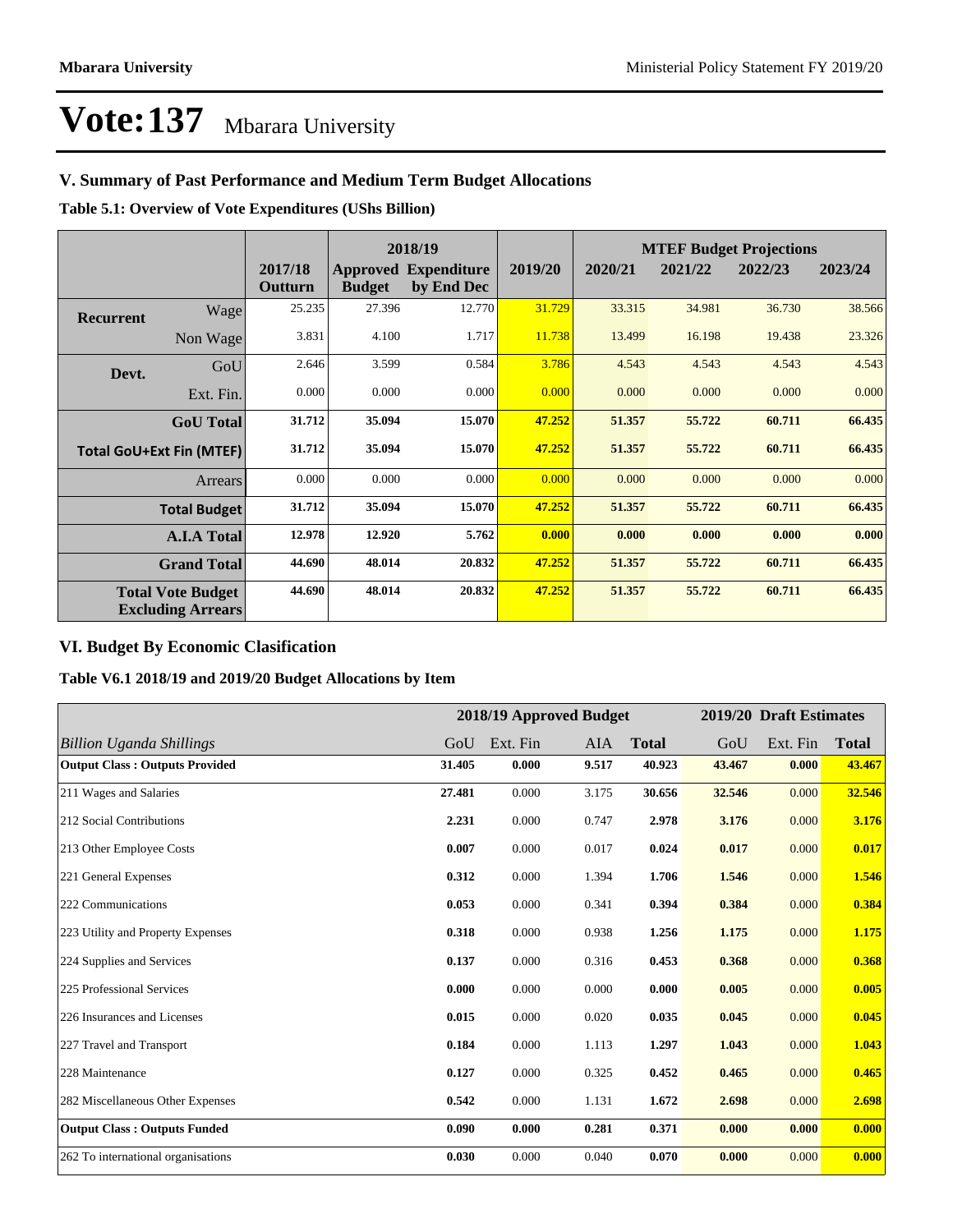| 264 To Resident Non-government units   | 0.060  | 0.000 | 0.241  | 0.301  | 0.000  | 0.000 | 0.000  |
|----------------------------------------|--------|-------|--------|--------|--------|-------|--------|
|                                        |        |       |        |        |        |       |        |
| <b>Output Class: Capital Purchases</b> | 3.599  | 0.000 | 3.122  | 6.720  | 3.786  | 0.000 | 3.786  |
|                                        |        |       |        |        |        |       |        |
| 312 FIXED ASSETS                       | 3.599  | 0.000 | 3.122  | 6.720  | 3.786  | 0.000 | 3.786  |
|                                        |        |       |        |        |        |       |        |
| <b>Grand Total:</b>                    | 35.094 | 0.000 | 12.920 | 48.014 | 47.252 | 0.000 | 47.252 |
|                                        |        |       |        |        |        |       |        |
| Total excluding Arrears                | 35.094 | 0.000 | 12.920 | 48.014 | 47.252 | 0.000 | 47.252 |
|                                        |        |       |        |        |        |       |        |

#### **VII. Budget By Programme And Subprogramme**

#### **Table V7.1: Past Expenditure Outturns and Medium Term Projections by Programme and SubProgramme**

| <b>Billion Uganda shillings</b>                                 |                       | FY 2018/19                       |                                   |                                             | <b>Medium Term Projections</b> |         |         |         |
|-----------------------------------------------------------------|-----------------------|----------------------------------|-----------------------------------|---------------------------------------------|--------------------------------|---------|---------|---------|
|                                                                 | FY 2017/18<br>Outturn | <b>Approved</b><br><b>Budget</b> | <b>Spent By</b><br><b>End Dec</b> | 2019-20<br><b>Proposed</b><br><b>Budget</b> | 2020-21                        | 2021-22 | 2022-23 | 2023-24 |
| <b>13 Support Services Programme</b>                            | 0.000                 | 0.000                            | 0.000                             | 16.723                                      | 18.754                         | 20.546  | 22.643  | 25.105  |
| 01 Central Administration                                       | 0.000                 | 0.000                            | 0.000                             | 12.937                                      | 14.211                         | 16.003  | 18.100  | 20.563  |
| 0368 Development                                                | 0.000                 | 0.000                            | 0.000                             | 3.126                                       | 3.751                          | 3.751   | 3.751   | 3.751   |
| 1465 Institutional Support to Mbarara<br>University - Retooling | 0.000                 | 0.000                            | 0.000                             | 0.660                                       | 0.792                          | 0.792   | 0.792   | 0.792   |
| <b>14 Delivery of Tertiary Education</b><br>Programme           | 0.000                 | 0.000                            | 0.000                             | 30.530                                      | 32.603                         | 35.177  | 38.068  | 41.330  |
| 03 Faculty of Science                                           | 0.000                 | 0.000                            | 0.000                             | 5.519                                       | 5.895                          | 6.361   | 6.885   | 7.477   |
| 04 Faculty of Medicine                                          | 0.000                 | 0.000                            | 0.000                             | 14.884                                      | 15.847                         | 17.016  | 18.319  | 19.777  |
| 06 Faculty of Applied Sciences                                  | 0.000                 | 0.000                            | 0.000                             | 1.417                                       | 1.522                          | 1.659   | 1.814   | 1.991   |
| 07 Faculty of Computing and Informatics                         | 0.000                 | 0.000                            | 0.000                             | 3.384                                       | 3.613                          | 3.897   | 4.216   | 4.575   |
| 08 Faculty of Business and management<br>Sciences               | 0.000                 | 0.000                            | 0.000                             | 2.474                                       | 2.652                          | 2.878   | 3.134   | 3.425   |
| 09 Faculty of Interdisciplinary Studies                         | 0.000                 | 0.000                            | 0.000                             | 2.619                                       | 2.807                          | 3.046   | 3.316   | 3.624   |
| 10 Institute of Maternal and New born Child<br>Health           | 0.000                 | 0.000                            | 0.000                             | 0.032                                       | 0.037                          | 0.044   | 0.053   | 0.063   |
| 11 Directorate of Research and Graduate<br>Training             | 0.000                 | 0.000                            | 0.000                             | 0.200                                       | 0.230                          | 0.276   | 0.331   | 0.397   |
| 51 Delivery of Tertiary Education                               | 44.690                | 48.014                           | 20.832                            | 0.000                                       | 0.000                          | 0.000   | 0.000   | 0.000   |
| 01 Headquarters                                                 | 41.905                | 41.294                           | 20.248                            | 0.000                                       | 0.000                          | 0.000   | 0.000   | 0.000   |
| 0368 Development                                                | 2.280                 | 6.059                            | 0.474                             | 0.000                                       | 0.000                          | 0.000   | 0.000   | 0.000   |
| 1465 Institutional Support to Mbarara<br>University - Retooling | 0.505                 | 0.662                            | 0.110                             | 0.000                                       | 0.000                          | 0.000   | 0.000   | 0.000   |
| <b>Total for the Vote</b>                                       | 44.690                | 48.014                           | 20.832                            | 47.252                                      | 51.357                         | 55,722  | 60.711  | 66.435  |
| <b>Total Excluding Arrears</b>                                  | 44.690                | 48.014                           | 20.832                            | 47.252                                      | 51.357                         | 55.722  | 60.711  | 66.435  |

### **VIII. Programme Performance and Medium Term Plans**

**Table V8.1: Programme Outcome and Outcome Indicators ( Only applicable for FY 2019/20)**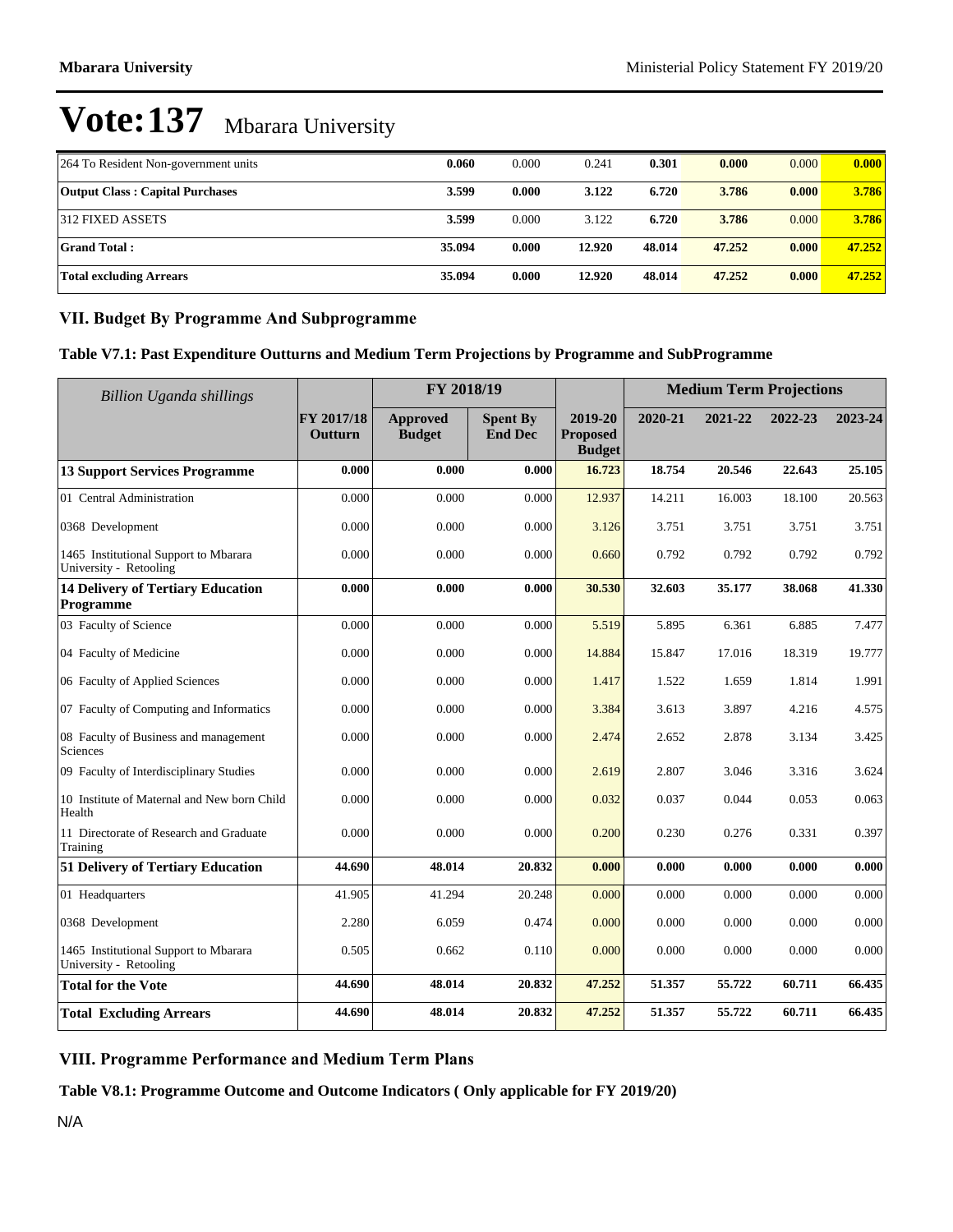#### **IX. Major Capital Investments And Changes In Resource Allocation**

#### **Table 9.1: Major Capital Investment (Capital Purchases outputs over 0.5Billion)**

| FY 2018/19                                                                             | FY 2019/20   |                                                    |                                                                                                                                                                                                                                                                             |
|----------------------------------------------------------------------------------------|--------------|----------------------------------------------------|-----------------------------------------------------------------------------------------------------------------------------------------------------------------------------------------------------------------------------------------------------------------------------|
| <b>Appr. Budget and Planned Outputs</b>                                                |              | <b>Expenditures and Achievements by</b><br>end Dec | <b>Proposed Budget and Planned</b><br><b>Outputs</b>                                                                                                                                                                                                                        |
| Vote 137 Mbarara University                                                            |              |                                                    |                                                                                                                                                                                                                                                                             |
| Program: 07 13 Support Services Programme                                              |              |                                                    |                                                                                                                                                                                                                                                                             |
| Development Project : 0368 Development                                                 |              |                                                    |                                                                                                                                                                                                                                                                             |
| Output: 07 13 80 Construction and Rehabilitation of Learning Facilities (Universities) |              |                                                    |                                                                                                                                                                                                                                                                             |
|                                                                                        |              |                                                    | Completion of works for FCI phase 1 (Walling<br>level 4, Roofing), Male & Female Students Hostel<br>& Gate at Kihumuro Phase 2 (Painting, electrical<br>works & plumbing fixtures, Floor finishing,<br>Fixing door shutters, glazing windows, External<br>works & drainage) |
| <b>Total Output Cost(Ushs Thousand)</b>                                                | $\bf{0}$     | $\bf{0}$                                           | 3,076,000                                                                                                                                                                                                                                                                   |
| Gou Dev't:                                                                             | $\Omega$     | $\Omega$                                           | 3,076,000                                                                                                                                                                                                                                                                   |
| Ext Fin:                                                                               | $\mathbf{0}$ | $\mathbf{0}$                                       |                                                                                                                                                                                                                                                                             |
| A.I.A.                                                                                 | $\Omega$     | $\Omega$                                           | $\Omega$                                                                                                                                                                                                                                                                    |
| Development Project : 1465 Institutional Support to Mbarara University - Retooling     |              |                                                    |                                                                                                                                                                                                                                                                             |
| Output: 07 13 77 Purchase of Specialised Machinery & Equipment                         |              |                                                    |                                                                                                                                                                                                                                                                             |
|                                                                                        |              |                                                    | Upgrade & repair of network infrastructure<br>(FoM), 2 wireless out door points, 30 desktop<br>computers, 5 Network Equipment & 15<br>maintenance equipment & accessories. Assorted<br>Equipment & Machinery for Laboratories,<br>teaching and offices.                     |
| <b>Total Output Cost(Ushs Thousand)</b>                                                | $\mathbf{0}$ | $\bf{0}$                                           | 559,769                                                                                                                                                                                                                                                                     |
| Gou Dev't:                                                                             | $\Omega$     | $\mathbf{0}$                                       | 559,769                                                                                                                                                                                                                                                                     |
| Ext Fin:                                                                               | $\Omega$     | $\Omega$                                           |                                                                                                                                                                                                                                                                             |
| A.I.A:                                                                                 | $\mathbf{0}$ | $\Omega$                                           | $\overline{0}$                                                                                                                                                                                                                                                              |

#### **X. Vote Challenges and Plans To Improve Performance**

#### **Vote Challenges**

The estimated development cost of Kihumuro campus is UGX 188.568bn to be phased over a period of 10 years. The university currently allocates about UGX 2.500bn on Kihumuro development from the UGX 3.599bn GoU Development funding. At this rate, the campus Development will take a minimum of 75 years, thus affecting access and quality of education offered to students. Inadequate Funding to support Research and Innovation. Research is a core function of a University, for MUST Research has continued to be underfunded. In the preceeding years only about UGX. 75,000,000 has been allocated to Research within the entire University, underfunding this core academic function. The consequence is the limited capacity of the university to carry out Research. MUST wishes to establish a Center for Innovation and Technology Transfer (CITT) as an entrepreneurial hub that harnesses and enhances student and staff potential for sustainable socio-economic development. The center will help in institutionalizing and growth of MUST existing innovation ecosystems that have been created as projects with support mainly from partnerships. The planned CIIT requires financial support estimated at UGX 4,694,690,000 for Curriculum development and approval for short courses, Laboratory Equipment, tools and consumables, Furniture, Administrative costs (salaries, travel, transport), Technical Support (consultancy, Training / Exchange), Communication (Internet, telephone), Vehicles (Car, motor cycle) purchase and maintenance and Field attachments and trainees supervision. The planned timeframe for establishment of the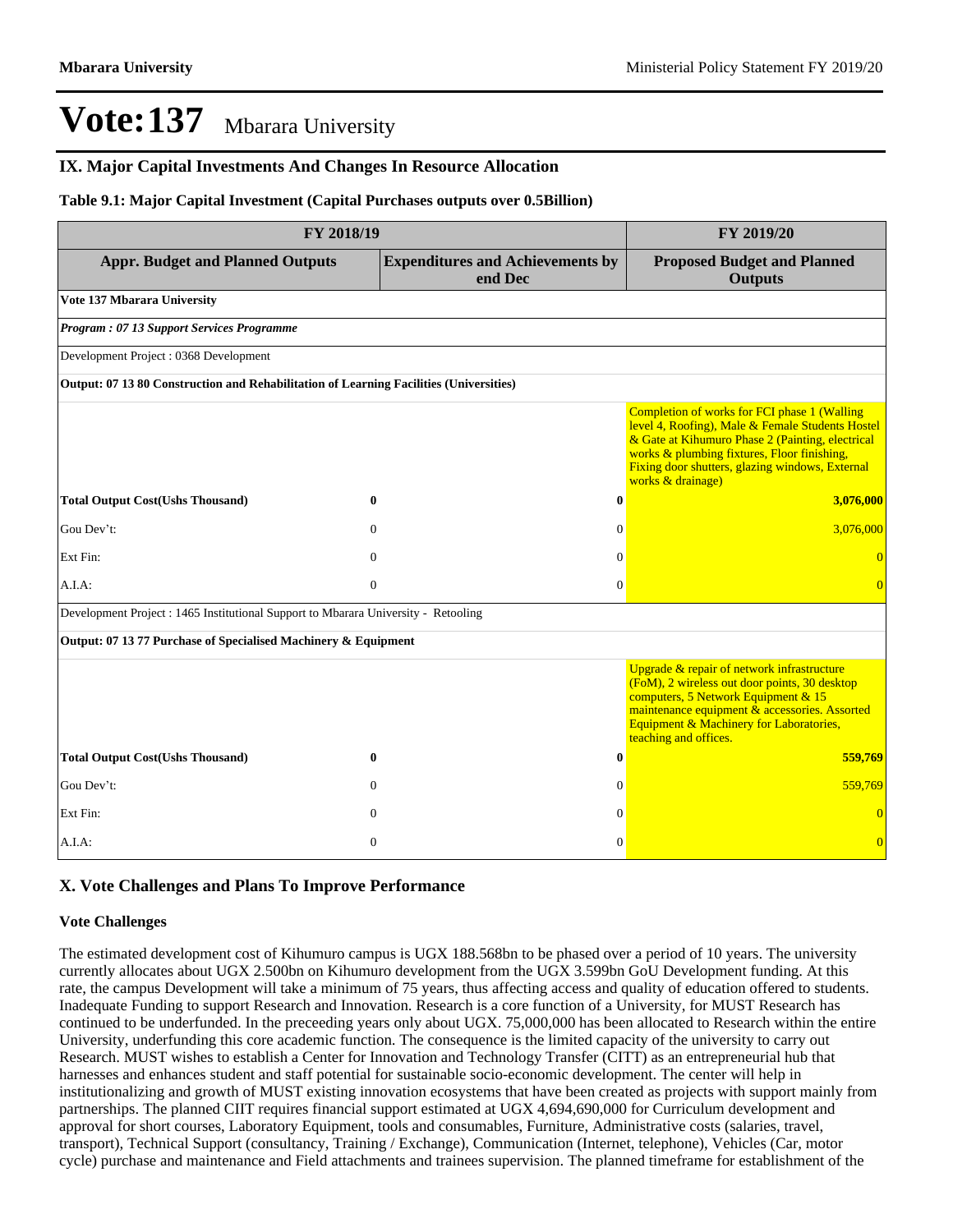centre for Innovations & Technology Transfer was 5 years starting 2017 to 2021. MUST explicit aim is to train students while interacting with local communities, to address prevailing and emerging needs within Uganda and beyond. The university through the Community Based Education programme has continued to train students through community placement within the needy hard to reach areas. The exercise involves 3rd year MLS, 2nd year Pharmacy, 3rd year Nursing and 4th year Medicine students. As the student numbers continues to grow from 43 students in 1995 to currently 450 students for next year's placement, the number of placement sites has also increased from 3 (Kinoni, Bwizibwera, Rugazi) to 45 sites. The sites are spread out across the south western and central region, thus the increase in student numbers and sites has proportionately led to increase of supervisors at university and the community level. The duration for the placement has also been increased from 5 to 10 weeks, resulting in increased the financial demands for the Community Based Education Research 157,000,000 for this core exercise, which is rather inadequate for preparatory training, students subsistence, accommodation, sundries, guided and supervision costs. With the current growth in student numbers, sites and supervisors, the university requires UGX. 416,000,000 therefore there is a shortfall of UGX. 259,000,000

#### **Plans to improve Vote Performance**

The university plans to continue lobbying government for more funding to support its core function but also encourages staff to write fundable research proposals to supplement government subvention through capacity development, research and retooling. Coupled with enforcement of quality assurance through programme accreditation.

#### **XI Off Budget Support**

#### **Table 11.1 Off-Budget Support by Sub-Programme**

N/A

#### **XII. Vote Cross Cutting Policy And Other Budgetary Issues**

#### **Table 12.1: Cross- Cutting Policy Issues**

| <b>Issue Type:</b>                  | <b>HIV/AIDS</b>                                                                                                                                                                                                    |
|-------------------------------------|--------------------------------------------------------------------------------------------------------------------------------------------------------------------------------------------------------------------|
| Objective:                          | Sensitisation and awareness creation, VCT services & Condom distribution                                                                                                                                           |
| <b>Issue of Concern:</b>            | Staff and students awareness on HIV/AIDs issues HIV/AIDs care and support services                                                                                                                                 |
| <b>Planned Interventions:</b>       | Conduct sensitization and peer educators¶ workshops and training; Voluntary counselling and<br>testing services, condoms, contraceptives, IEC materials and research                                               |
| <b>Budget Allocation (Billion):</b> | 0.015                                                                                                                                                                                                              |
| <b>Performance Indicators:</b>      | Number of students and staff sensitised Number of IEC materials printed and disseminated, VCT<br>conducted atleast 3 times a year, condoms & contraceptives regularly provided Number of peer<br>educators trained |
| <b>Issue Type:</b>                  | Gender                                                                                                                                                                                                             |
| Objective:                          | Promotion of Gender and Equity awareness and responsiveness                                                                                                                                                        |
| <b>Issue of Concern:</b>            | Gender and equity awareness and responsiveness through training, workshops and research                                                                                                                            |
| <b>Planned Interventions:</b>       | Gender and equity responsiveness training, advocacy through workshops, research and<br>collaboration                                                                                                               |
| <b>Budget Allocation (Billion):</b> | 0.015                                                                                                                                                                                                              |
| <b>Performance Indicators:</b>      | 2 sensitization workshops on G&E IEC materials printed and distributed, MoU signed with CBOs<br>to promote G&E, funding and awareness. Facilitation of SN students                                                 |
| <b>Issue Type:</b>                  | <b>Enviroment</b>                                                                                                                                                                                                  |
| Objective:                          | To continue implementation of Environment mitigation measures                                                                                                                                                      |